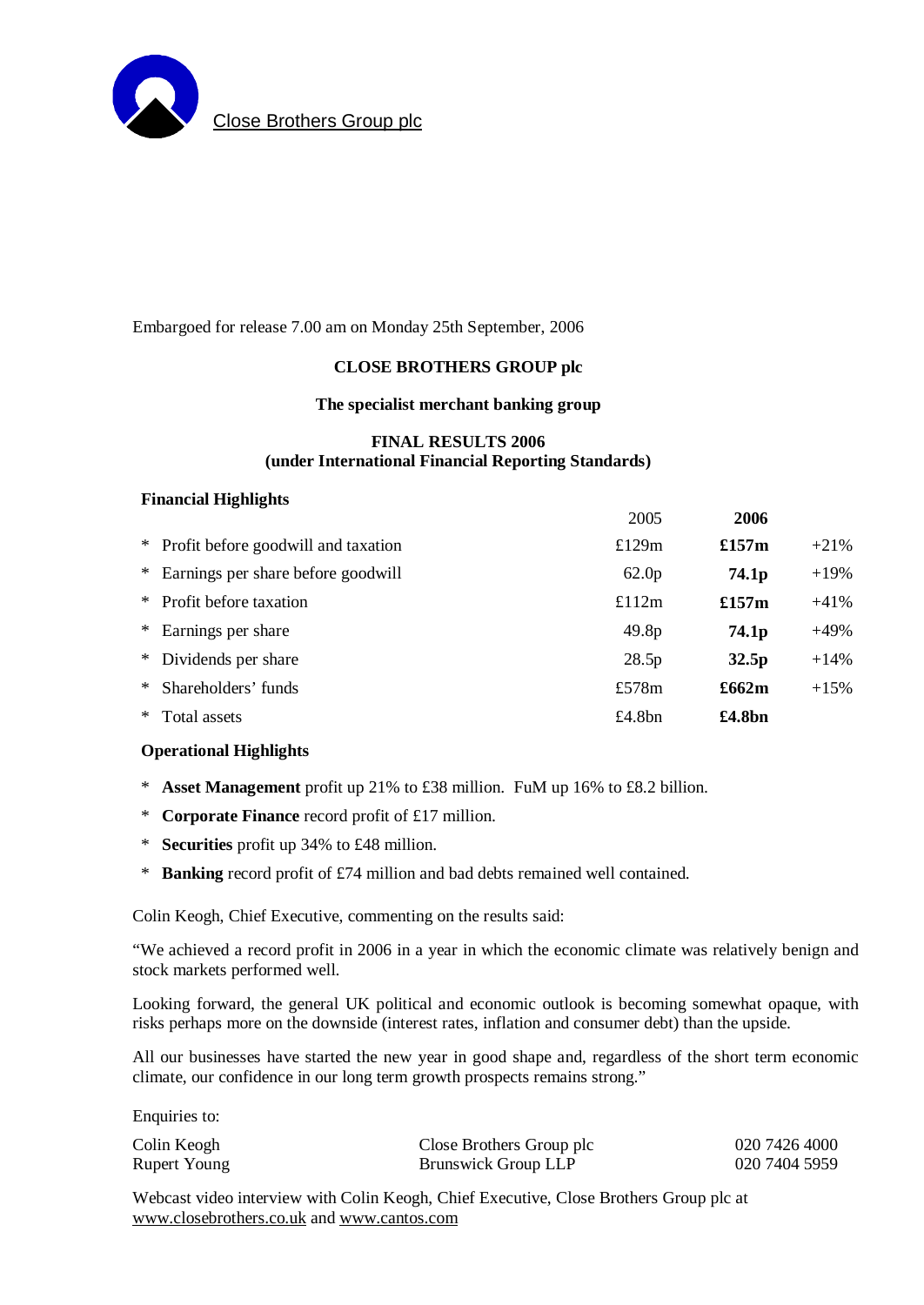## **CLOSE BROTHERS GROUP plc PRELIMINARY ANNOUNCEMENT OF AUDITED GROUP RESULTS AND CHAIRMAN'S AND CHIEF EXECUTIVE'S STATEMENT FOR THE YEAR ENDED 31ST JULY, 2006**

The following is the full text of the preliminary announcement of results for the financial year ended 31st July, 2006. The financial information in relation to 31st July, 2006 has been extracted from the statutory accounts of the company, which have yet to be adopted by shareholders at general meeting and have yet to be filed with the Registrar of Companies.

# CHAIRMAN'S AND CHIEF EXECUTIVE'S STATEMENT

2006 was an excellent year for Close Brothers with group profit before goodwill and taxation of **£157 million** (2005: £129 million), up **21%**, and earnings per share before goodwill up **19%** to **74.1p** (2005: 62.0p). There was no goodwill impairment this year (2005: £18 million).

In the light of these results, the board, which continues to pursue a progressive dividend policy, recommends an increased final dividend of 22.0p per share which, together with the interim dividend, makes a total dividend for the year of 32.5p per share (2005: 28.5p).

These financial statements reflect for the first time the application of International Financial Reporting Standards. Comparative figures have been adjusted accordingly. The effect on our opening balance sheet was not material. Our profit now includes a charge for share-based remuneration of £3 million (2005: £2 million) but no charge for goodwill amortisation.

# **OVERVIEW**

After four consecutive years of earnings growth we were delighted to achieve the group's best ever profit. Asset management, corporate finance and banking all exceeded previous records whilst the securities division produced its highest contribution since the dot com era. Operating income increased 20%, operating margin remained high at 29% and costs remained under firm control with the expense/income ratio steady at 67%. Overall pre-tax return before goodwill impairment on opening capital was 27% (2005: 24%).

In broad terms, market conditions were favourable for our investment banking businesses but were more challenging for banking although the credit quality of our loan book remained good.

The divisional mix of our operating profit before central costs is shown in the table below.

|                         | 04   | 05            | 06            |
|-------------------------|------|---------------|---------------|
|                         | $\%$ | $\frac{0}{0}$ | $\frac{0}{0}$ |
| <b>Asset Management</b> | 13   | 21            | 22            |
| Corporate Finance       |      |               | 9             |
| Securities              | 28   | 24            | 27            |
| <b>Banking</b>          | 52   | 48            | 12            |
|                         |      | 100           | 100           |

To continue to achieve our goal of delivering long term profit and dividend growth to our shareholders, we have continued to invest in new initiatives.

Our asset management division is implementing a major re-shaping and re-branding exercise following some significant recruitment. The banking division has also recruited further specialist teams and is developing new products to exploit the mortgages market.

On the acquisition front, after an active 2005, this year has been quieter, the only transaction completed being the purchase of a 70% holding in Fortune, a London based fund of hedge funds business, from its management. Whilst a number of opportunities became available during the year, we maintain a disciplined approach to valuation and will only invest where we see real future value. We were encouraged this year by the successful integration of, and strong performances from, all of the deals completed in the previous year with exceptional results being achieved by our new broker dealer in Frankfurt.

Our strategic priorities are to continue to build on the recent strong progress in asset management and to return the growth rate in our banking division to its long term trend. Our securities businesses have strong positions in their respective markets and we see continuing demand for the independent advice offered by our corporate finance business.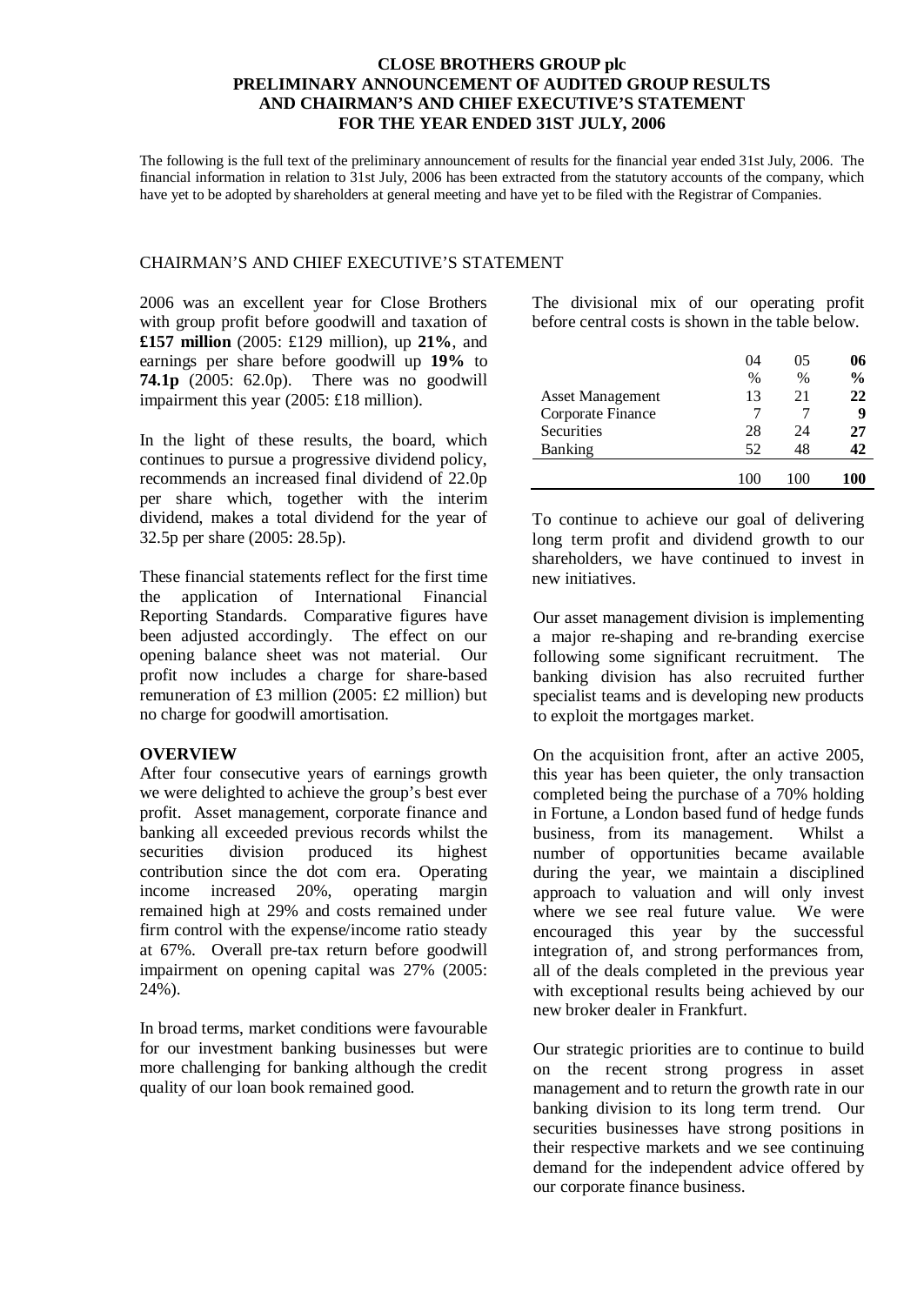We constantly look for acquisition opportunities to strengthen our existing market positions and to take the group into new areas of growth.

#### **Asset Management**

Our asset management division had another good year with further profit growth and pleasing strategic progress. Profit rose by 21% to £38 million and our funds under management by 16% to £8.2 billion.

On the private client side we saw good growth in profit both on and off shore as we continued to reap the benefits of the earlier reorganisation of our business units. We strengthened our new business development capability and we bolstered our team of private client fund managers. Over the coming year we will be bringing together our private client businesses on and off shore under one brand, Close Wealth Management Group. This will create a solid platform for further growth.

Considerable progress was made in our funds business this year. We announced in April 2006 that we had acquired 70% of Fortune. This acquisition broadens our exposure to alternative asset and multi-manager classes, an important strategic objective, as well as taking us into an area which we believe will be of increasing interest and importance to both private and institutional clients. In the coming year we will be regrouping certain of our funds' activities together under the Close Investments banner. We expect this to result in more productive and cost-effective distribution.

Our private equity business had a record year and we expect continued strong performance in this area.

We remain excited by the prospects for this division.

# **Corporate Finance**

Corporate finance had an excellent year with profit up 67% to £17 million. London, Frankfurt and Paris all delivered record performances. The major part of this growth came from mergers and acquisitions work where markets have been buoyant. The other two areas of our business, debt advice and restructuring, have also been busy with our market position and expertise in the latter now recognised as amongst the best in Europe. The division has also won a number of industry awards for successfully completed transactions.

Our opening pipeline is, once again, healthy.

#### **Securities**

Our securities businesses did well with operating profit up 34% to £48 million.

Winterflood Securities, our UK market-making business which sits at the heart of retail equity and bond trading in London, had a successful year in generally strong markets. Bargain numbers were up significantly on last year although the profit per bargain decreased somewhat. Nevertheless, operating margin held steady at 37% on increased income.

Close Brothers Seydler, our Frankfurt based broker dealer, had an outstanding first full year in the group, with pre-tax profit of £9 million. This was an excellent return on our cost of £21 million. Our business has thrived as German investor interest has recovered strongly on the back of rising equity markets and as the new issues market has returned to life.

Our new financial year has got off to a reasonable start, better in London than Frankfurt, but trading levels are lower than last year.

# **Banking**

Banking profit was up 6% to £74 million on a loan book of £1.9 billion which was slightly down on last year. Bad debts remained well contained and provisions as a percentage of the average loan book were 1.0%, an historically low level. Banking continues to provide a high divisional operating margin, which remained steady at 37%.

The planned and profitable run off of a motor finance book acquired last year was the principal cause of this small reduction in our loan book. Good growth in a number of areas, particularly property finance and invoice finance, helped to mitigate the effect of insurance premium deflation and the contraction of our print finance business.

We are not anticipating any immediate improvement in our premium finance business where cyclical premium deflation continues, albeit at a reduced rate. In the meantime, we can see attractive growth prospects in several of our other specialist financing businesses and we have a number of interesting new initiatives under way.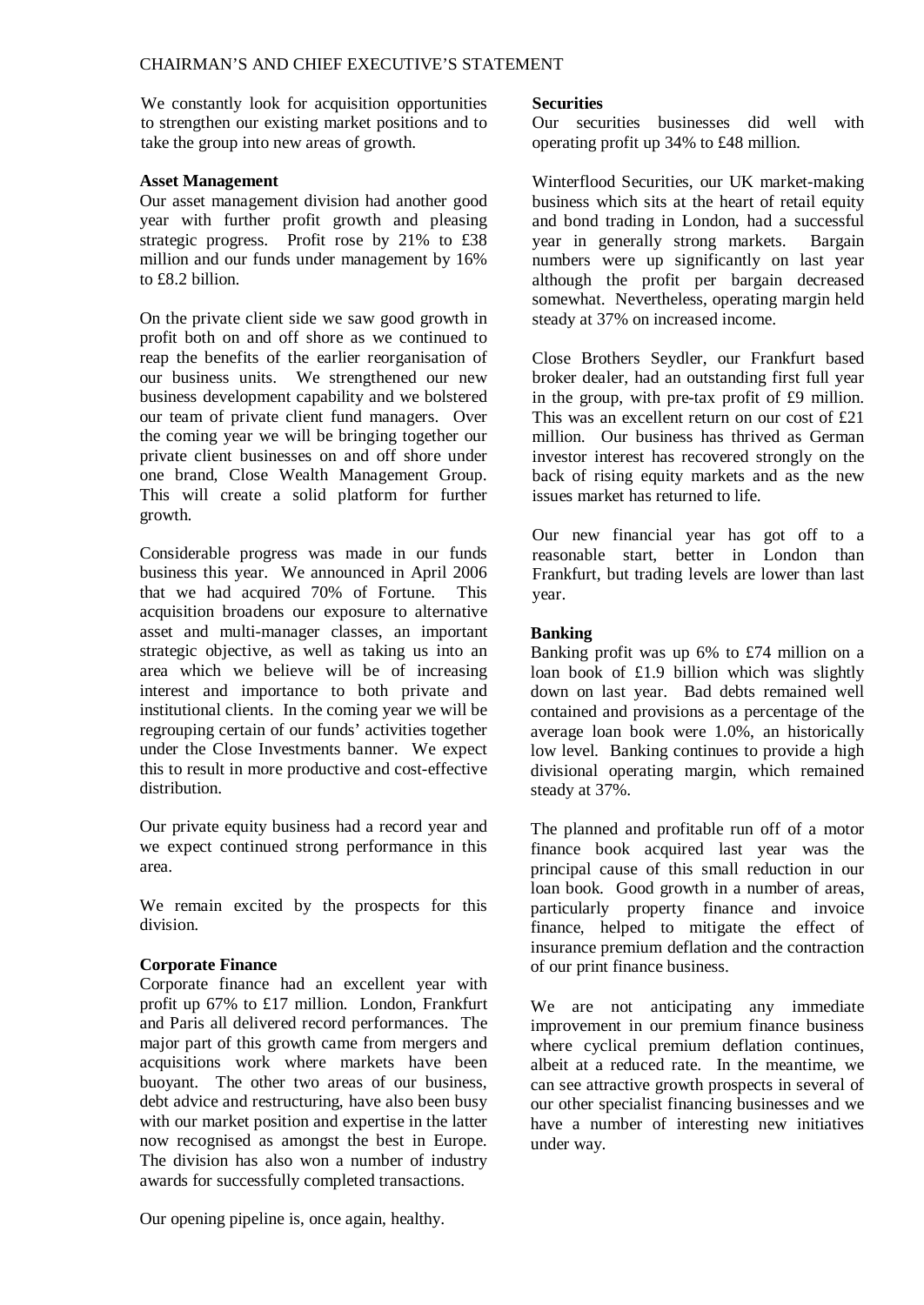#### **BOARD CHANGES**

As previously announced Sir David Scholey will be retiring from the board at the conclusion of our forthcoming Annual General Meeting. After a thorough selection process assisted by external consultants, Sir David will be succeeded as chairman by Mr. Roderick Kent, who served as managing director of Close Brothers for 28 years until 2002 and as a non-executive director since then.

Mr. Strone Macpherson, the senior independent director, will be appointed deputy chairman following our forthcoming Annual General Meeting.

Mr. Bruce Carnegie-Brown was appointed a nonexecutive director of the company on 22nd June, 2006. We are pleased to welcome him to the board.

Following these changes the board will comprise five executive directors and six independent nonexecutive directors, in addition to Mr. Kent as chairman.

# **OUTLOOK**

We achieved a record profit in 2006 in a year in which the economic climate was relatively benign and stock markets performed well.

Looking forward, the general UK political and economic outlook is becoming somewhat opaque, with risks perhaps more on the downside (interest rates, inflation and consumer debt) than the upside.

All our businesses have started the new year in good shape and, regardless of the short term economic climate, our confidence in our long term growth prospects remains strong.

Sir David Scholey Chairman

C.D. Keogh Chief Executive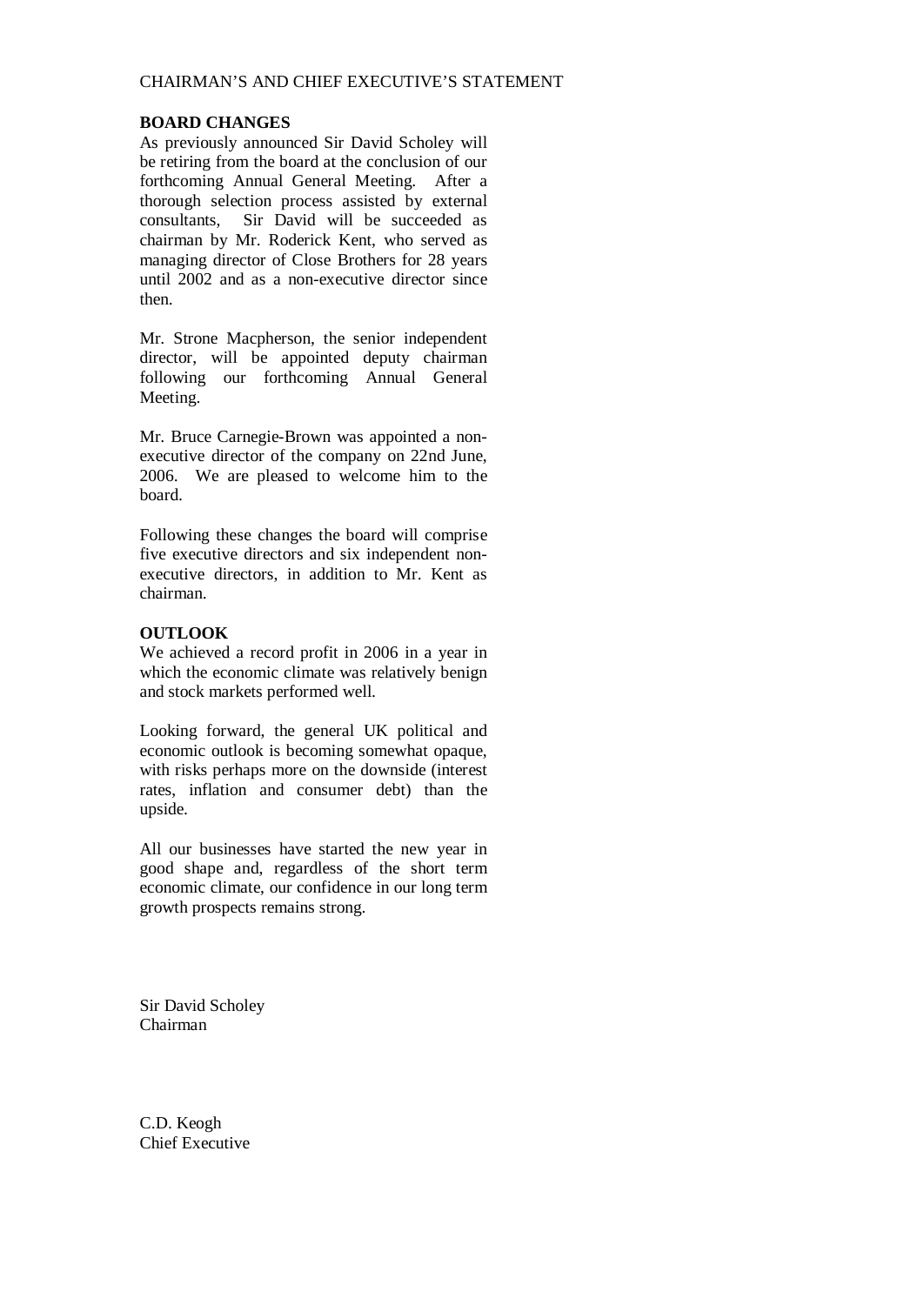# CONSOLIDATED INCOME STATEMENT

for the year ended 31st July, 2006

|                                                                 | 2006      | 2005              |
|-----------------------------------------------------------------|-----------|-------------------|
|                                                                 | £'000     | £'000             |
| Interest and similar income                                     | 281,926   | 282,841           |
| Interest expense and similar charges                            | 137,624   | 140,320           |
|                                                                 |           |                   |
| Net interest income                                             | 144,302   | 142,521           |
| Fees and commissions income                                     | 302,919   | 228,055           |
| Fees and commissions expense                                    | (48, 913) | (36, 396)         |
| Gains less losses arising from dealing in securities            | 122,339   | 96,285            |
| Other operating income                                          | 15,627    | 17,019            |
| Other income                                                    | 391,972   | 304,963           |
|                                                                 |           |                   |
| Operating income                                                | 536,274   | 447,484           |
| Administrative expenses                                         | 346,256   | 285,799           |
| Depreciation and amortisation                                   | 14,083    | 12,145            |
| Impairment losses on loans and advances                         | 18,621    | 20,044            |
|                                                                 |           |                   |
| Total operating costs                                           | 378,960   | 317,988           |
| Operating profit on ordinary activities before impairment       |           |                   |
| losses on goodwill and taxation                                 | 157,314   | 129,496           |
| Impairment losses on goodwill                                   |           | 17,735            |
|                                                                 |           |                   |
| Operating profit on ordinary activities before taxation         | 157,314   | 111,761           |
| <b>Taxation</b>                                                 | 45,280    | 37,152            |
| Profit on ordinary activities after taxation                    | 112,034   | 74,609            |
| Profit attributable to minority interests                       | 3,436     | 2,212             |
|                                                                 |           |                   |
| Profit attributable to the shareholders of the company          | 108,598   | 72,397            |
|                                                                 |           |                   |
| Basic earnings per share on profit attributable to shareholders | 74.1p     | 49.8p             |
| Earnings per share before impairment losses on goodwill         | 74.1p     | 62.0 <sub>p</sub> |
| Diluted earnings per share                                      | 73.8p     | 49.6p             |
| Dividends per share                                             | 32.5p     | 28.5p             |
|                                                                 |           |                   |

All income and profits are in respect of continuing operations.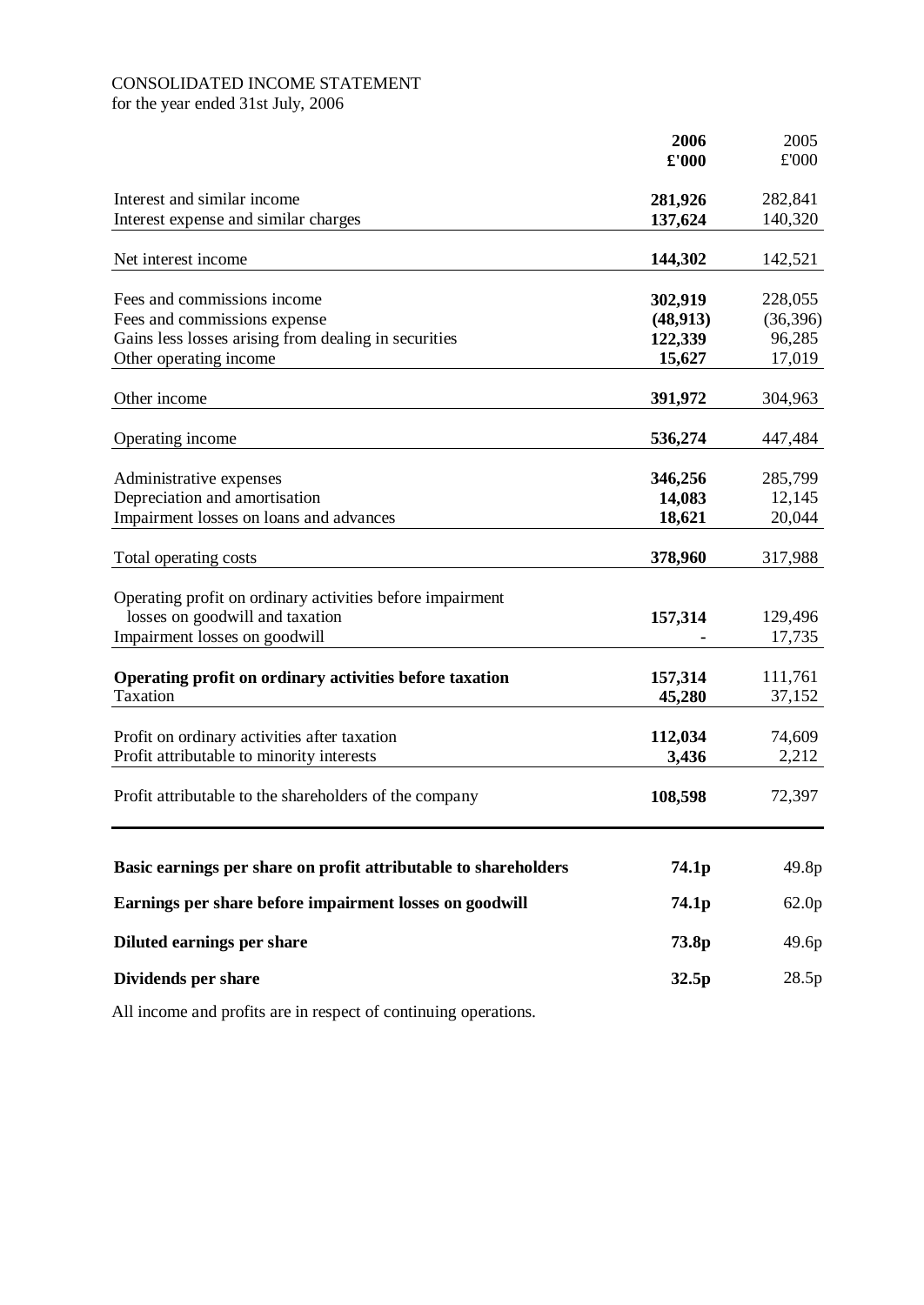# CONSOLIDATED BALANCE SHEET

at 31st July, 2006

|                                                     | 2006      | 2005              |
|-----------------------------------------------------|-----------|-------------------|
|                                                     | £'000     | £'000             |
| <b>Assets</b>                                       |           |                   |
| Cash and balances at central banks                  | 1,272     | 1,244             |
| Settlement accounts                                 | 628,305   | 604,692           |
| Loans and advances to customers                     | 1,862,023 | 1,939,203         |
| Loans and advances to banks                         | 510,691   | 786,330           |
| Money market securities                             | 1,156,768 | 797,498           |
| Debt securities – long positions                    | 67,066    | 61,345            |
| Equity shares – long positions                      | 49,623    | 40,377            |
| Loans to money brokers against stock advanced       | 156,420   | 158,553           |
| Investment securities                               | 43,682    | 27,384            |
| Intangible assets $-$ goodwill                      | 109,807   | 95,711            |
| Intangible assets – other                           | 2,623     | 1,672             |
| Property, plant and equipment                       | 42,549    | 38,277            |
| Share of gross assets of joint ventures             | 21,743    | 21,624            |
| Share of gross liabilities of joint ventures        | (20, 818) | (20, 914)         |
| Share of net assets of joint ventures               | 925       | 710               |
| Other receivables                                   | 87,549    | 108,949           |
| Deferred taxation assets                            | 25,362    | 28,976            |
| Prepayments and accrued income                      | 63,135    | 64,398            |
| Derivative financial instruments                    | 5,093     |                   |
| <b>Total assets</b>                                 | 4,812,893 | 4,755,319         |
|                                                     |           |                   |
| <b>Liabilities</b>                                  |           |                   |
| Settlement accounts                                 | 573,671   | 561,173           |
| Deposits by customers                               | 1,843,074 | 1,818,187         |
| Deposits by banks                                   | 168,378   | 108,101<br>49,628 |
| Debt securities - short positions                   | 54,554    |                   |
| Equity shares – short positions                     | 21,684    | 20,424            |
| Loans from money brokers against stock advanced     | 157,356   | 142,371           |
| Non-recourse borrowings                             | 150,000   | 200,000           |
| Loans and overdrafts from banks                     | 363,205   | 494,363           |
| Promissory notes and other debt securities in issue | 358,014   | 367,130           |
| Other liabilities                                   | 219,673   | 182,817           |
| <b>Current taxation liabilities</b>                 | 16,766    | 19,297            |
| Accruals and deferred income                        | 136,791   | 138,444           |
| Subordinated loan capital                           | 75,000    | 75,000            |
| Derivative financial instruments                    | 12,370    |                   |
| <b>Total liabilities</b>                            | 4,150,536 | 4,176,935         |
|                                                     |           |                   |
| <b>Equity</b>                                       |           |                   |
| Called up share capital                             | 36,603    | 36,168            |
| Share premium account<br>Profit and loss account    | 259,783   | 252,210           |
|                                                     | 346,714   | 279,044           |
| Other reserves                                      | 11,887    | 5,092             |
| Minority interests                                  | 7,370     | 5,870             |
| <b>Total equity</b>                                 | 662,357   | 578,384           |
| <b>Total liabilities and equity</b>                 | 4,812,893 | 4,755,319         |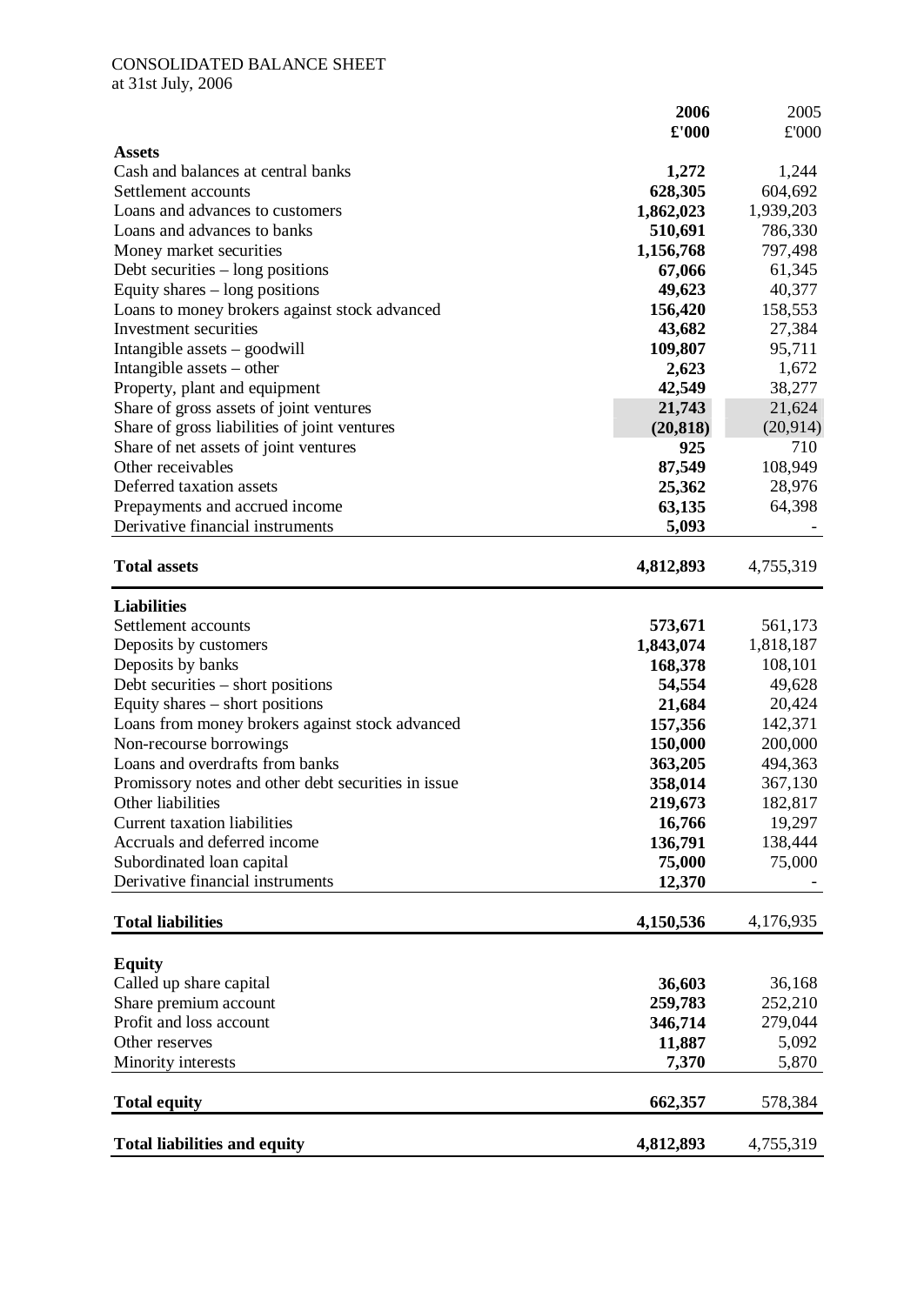# CONSOLIDATED STATEMENT OF CHANGES IN EQUITY

for the year ended 31st July, 2006

|                                                                           | 2006          | 2005     |
|---------------------------------------------------------------------------|---------------|----------|
|                                                                           | $\pounds 000$ | £'000    |
| Called up share capital                                                   |               |          |
| Opening balance                                                           | 36,168        | 36,066   |
| Exercise of options                                                       | 435           | 102      |
| <b>Closing balance</b>                                                    | 36,603        | 36,168   |
|                                                                           |               |          |
| Share premium account                                                     |               |          |
| Opening balance                                                           | 252,210       | 250,430  |
| Exercise of options                                                       | 7,573         | 1,780    |
| <b>Closing balance</b>                                                    | 259,783       | 252,210  |
| <b>Profit and loss account</b>                                            |               |          |
| Opening balance                                                           | 279,044       | 242,637  |
| Retained profit for the year                                              | 108,598       | 72,397   |
| Dividends                                                                 | (42, 524)     | (39,240) |
| IAS 39 adjustments at 1st August, 2005                                    | (1,589)       |          |
| Other reserve movements                                                   | 3,185         | 3,250    |
| <b>Closing balance</b>                                                    | 346,714       | 279,044  |
| <b>Other reserves:</b>                                                    |               |          |
| <b>ESOP</b> trust reserve                                                 |               |          |
| Opening balance                                                           | (3,786)       | (3,962)  |
| Shares purchased at cost                                                  | (4,926)       |          |
| Shares released at cost                                                   | 410           | 176      |
| <b>Closing balance</b>                                                    | (8,302)       | (3,786)  |
|                                                                           |               |          |
| <b>Share-based awards reserve</b>                                         |               |          |
| Opening balance                                                           | 7,614         | 4,285    |
| Charge to the income statement                                            | 3,307         | 1,940    |
| Movement relating to deferred share awards                                | 887           | 1,389    |
| <b>Closing balance</b>                                                    | 11,808        | 7,614    |
| <b>Exchange movements reserve</b>                                         |               |          |
| Opening balance                                                           | 1,264         |          |
| Currency translation differences                                          | (326)         | 1,264    |
| <b>Closing balance</b>                                                    | 938           | 1,264    |
|                                                                           |               |          |
| <b>Cash flow hedging reserve</b>                                          |               |          |
| Opening balance recorded for derivatives under IAS 39 at 1st August, 2005 | (1, 843)      |          |
| Movement on derivatives during the year                                   | 1,976         |          |
| <b>Closing balance</b>                                                    | 133           |          |
| <b>Available-for-sale reserve</b>                                         |               |          |
| Opening balance under IAS 39 at 1st August, 2005                          | 3,431         |          |
| Movement on available-for-sale investments                                | 3,879         |          |
|                                                                           |               |          |
| <b>Closing balance</b>                                                    | 7,310         |          |
| <b>Total other reserves</b>                                               | 11,887        | 5,092    |
| <b>Minority interests</b>                                                 |               |          |
| Opening balance                                                           | 5,870         | 4,538    |
| Movement during the period                                                | 1,500         | 1,332    |
| <b>Closing balance</b>                                                    | 7,370         | 5,870    |
|                                                                           |               |          |
| <b>Total equity</b>                                                       | 662,357       | 578,384  |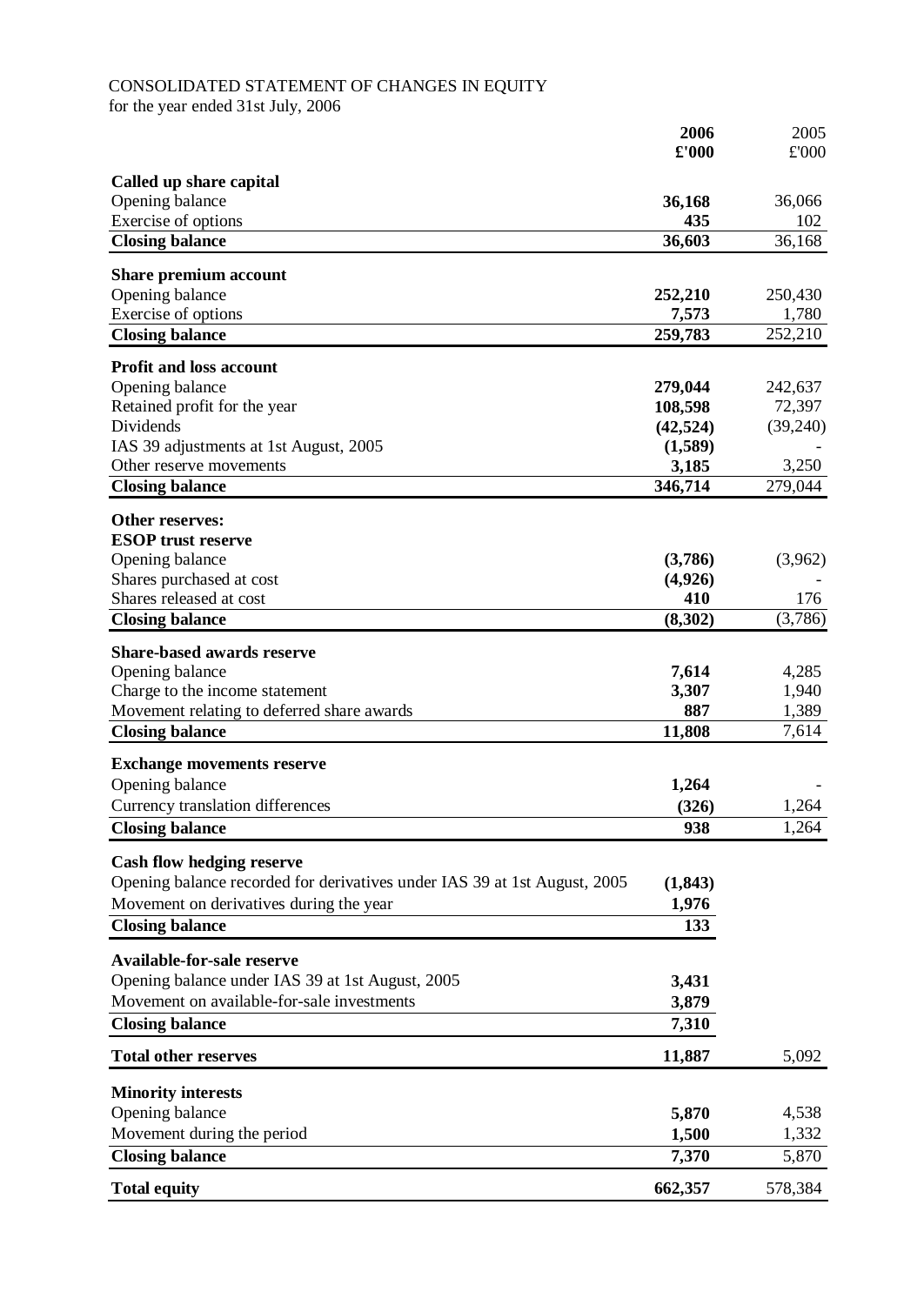# CONSOLIDATED CASH FLOW STATEMENT

for the year ended 31st July, 2006

|                                                   |             | 2006      | 2005       |
|---------------------------------------------------|-------------|-----------|------------|
|                                                   | <b>Note</b> | £'000     | £'000      |
| Net cash inflow from operating activities         | 4(a)        | 153,418   | 307,161    |
| Net cash outflow from investing activities:       |             |           |            |
| Dividends paid to minority interests              |             | (1,669)   | (934)      |
| Purchase of assets let under operating leases     |             | (13, 865) | (11,213)   |
| Purchase of property, plant and equipment         |             | (8,121)   | (6,920)    |
| Sale of property, plant and equipment             |             | 4,155     | 1,685      |
| Purchase of intangible assets                     |             | (2, 447)  | (1,175)    |
| Purchase of equity shares held for investment     |             | (9, 911)  | (7,523)    |
| Sale of equity shares held for investment         |             | 11,168    | 19,091     |
| Minority interests acquired for cash              |             | (2, 853)  | (5, 134)   |
| Purchase of loan book                             |             |           | (130, 530) |
| Purchase of subsidiaries                          | 4(b)        | (11,258)  | (29, 506)  |
|                                                   |             | (34, 801) | (172, 159) |
| Net cash inflow before financing                  |             | 118,617   | 135,002    |
| Financing activities:                             |             |           |            |
| Issue of ordinary share capital including premium |             | 8,008     | 1,882      |
| Repayment of subordinated loan capital            |             |           | (21, 937)  |
| Equity dividends paid                             |             | (42, 524) | (39,240)   |
| Interest paid on subordinated loan capital        |             | (5,616)   | (7, 743)   |
| Net increase in cash                              |             | 78,485    | 67,964     |

In the directors' view, cash is an integral part of the group's operating activities, since it is a bank's stock in trade. Nevertheless, as required by International Accounting Standard No. 7, cash is not treated as cash flow from operating activities but is required to be shown separately in accordance with the format above.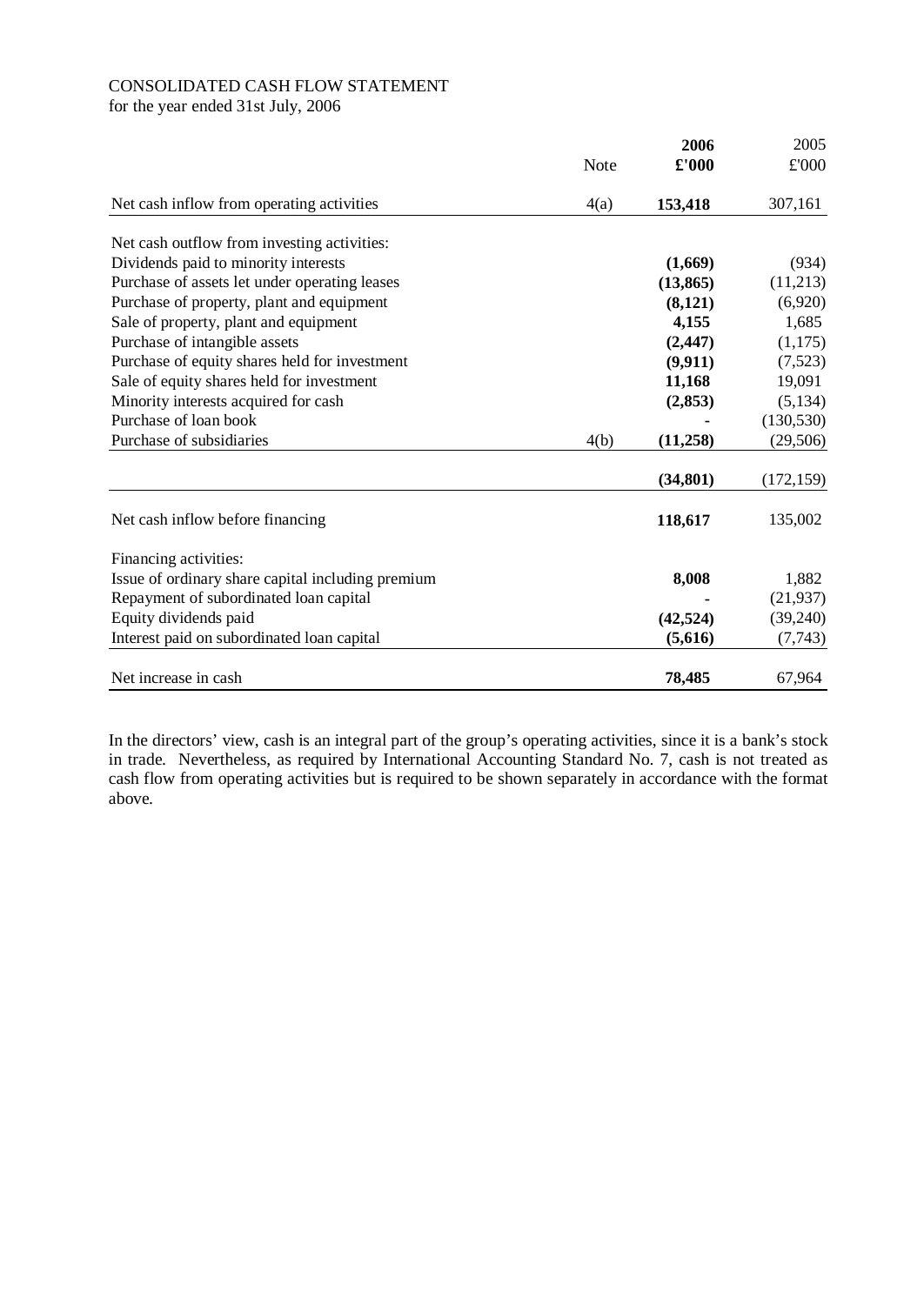#### **1. Accounting policies**

#### **(a) Adoption of International Financial Reporting Standards**

The consolidated financial statements are prepared, for the first time, in accordance with all relevant International Financial Reporting Standards ("IFRS") adopted for use in the European Union and therefore comply with Article 4 of EU Regulation. The date of transition to IFRS and the date of the opening IFRS balance sheet was 1st August, 2004. As allowed by IFRS 1, the group has not restated its comparative consolidated income statement and balance sheet to comply with IAS 32 and IAS 39.

The company financial statements are prepared in accordance with Section 226 of, and Schedule 4 to, the Companies Act 1985 and with all relevant UK accounting standards. Any differences in these standards from their IFRS counterparts are stated in the remainder of this note.

#### **(b) Accounting convention**

The consolidated financial statements have been prepared under the historical cost convention, modified by the revaluation of financial assets and liabilities held at fair value through profit or loss, available-for-sale financial assets and all derivative contracts.

The preparation of financial statements in accordance with IFRS requires the use of certain critical accounting estimates. It also requires management to exercise judgement in the process of applying the group's accounting policies. These notes set out areas involving a higher degree of judgement or complexity or areas where assumptions are significant to the financial statements. These areas are the fair value of financial assets and liabilities, impairment losses on loans and advances and goodwill.

#### **(c) Basis of consolidation**

The consolidated financial statements incorporate the individual financial statements of Close Brothers Group plc, the company, and entities it controls (its subsidiaries). Control exists where the company has the power to govern the financial and operating policies of the entity.

The acquisition method of accounting has been adopted for subsidiaries. Under this method the assets, liabilities and contingent liabilities of a subsidiary are measured at their fair values at the date of acquisition with the interest of minority shareholders stated at the minority's proportion of these amounts. Any excess of the cost of acquisition over these net assets is booked as goodwill. The results of subsidiaries are included in the consolidated income statement up to the date of disposal.

The consolidated financial statements consolidate the individual financial statements of its associates using the equity method.

All intra-group balances, transactions, income and expenses are eliminated on consolidation. As allowed by IFRS 1, the group has not restated business combinations that took place before 1st August, 2004.

### **(d) Net interest income**

Interest on loans and advances made by the group, and fee income and expense and other direct costs relating to loan origination, restructuring or commitments are recognised in the income statement using the effective interest rate method. This method applies a rate that discounts estimated future cash payments or receipts to the net carrying amount of the financial instrument. When calculating the effective interest rate, the cash flows take into account all contractual terms of the financial instrument including transaction costs and all other premiums or discounts but not future credit losses.

Interest on impaired financial assets is recognised at the original effective interest rate applied to the carrying amount as reduced by an allowance for impairment.

# **(e) Fees and commissions net income**

Where fees, that have not been included within the effective interest rate calculation as described in note  $1(d)$ , are earned on the execution of a significant act, such as fees arising from negotiating or arranging a transaction for a third party, they are recognised as revenue when that act has been completed. Fees and corresponding expenses in respect of other services are recognised in the income statement as the right to consideration or payment accrues through performance of services. To the extent that fees and commissions are recognised in advance of billing they are included as accrued income or expense.

#### **(f) Gains less losses arising from dealing in securities**

This includes the net gains arising from both buying and selling securities and from positions held in securities, including related interest income and dividends.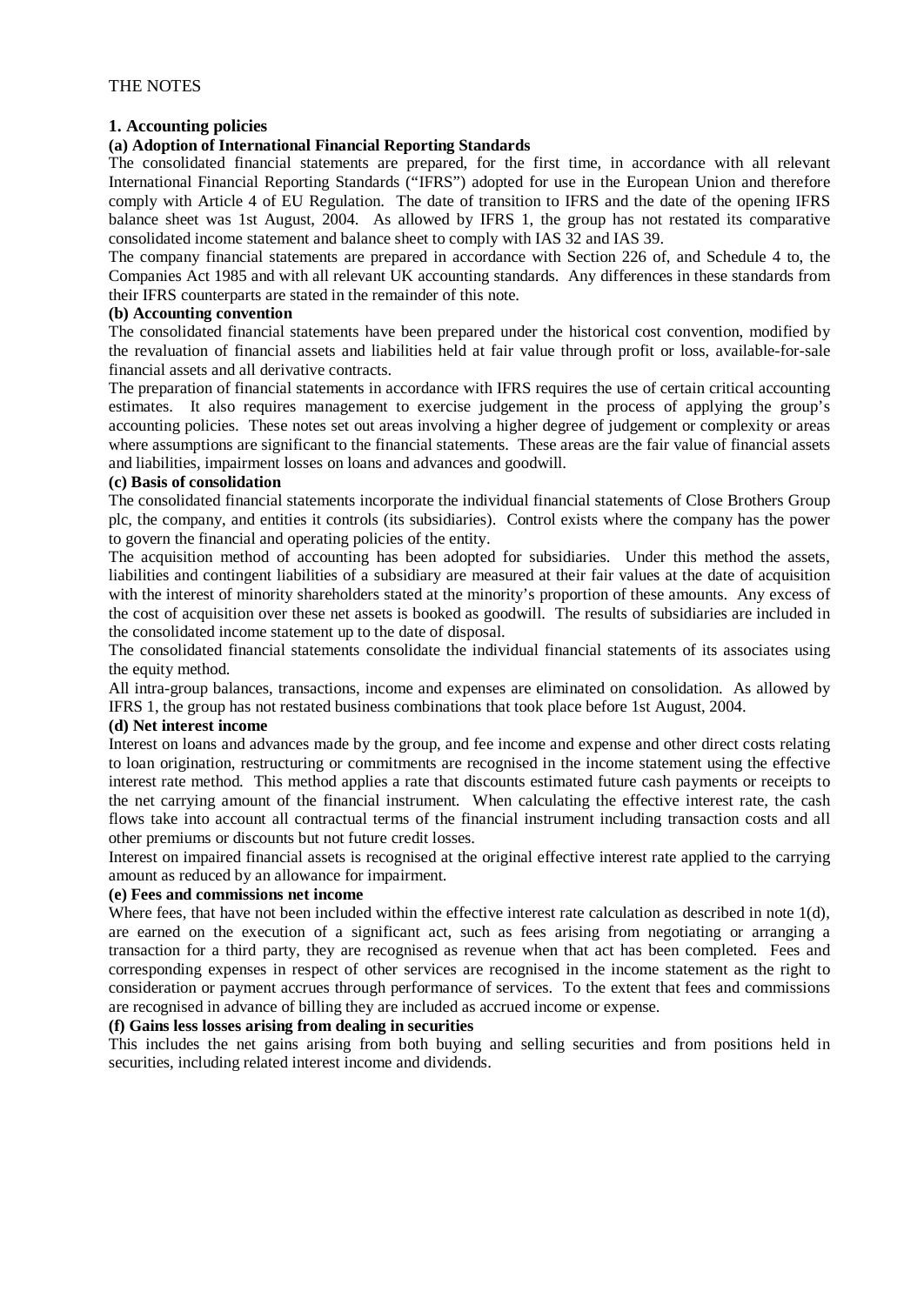### **1. Accounting policies** continued

#### **(g) Loans and advances**

Loans and advances are recognised when cash is advanced to borrowers at cost including any transaction costs. They are then amortised using the effective interest rate method as explained in note 1(d). Loans and advances are stated net of provisions for impairment losses.

Impairment provisions are made if there is objective evidence of impairment as a result of one or more events regarding a significant loan or portfolio of loans ("loans") occurring after its initial recording and which has an impact that can be reliably estimated by management.

For loans that are not considered individually significant, the group adopts a formulaic approach which allocates a loss rate which is dependent on the overdue period. Loss rates are based on the discounted expected future cash flows from loans and are regularly benchmarked against actual outcomes to ensure that they remain appropriate.

The amount of the loss is measured as the difference between the loan's carrying amount and the present value of estimated future cash flows, excluding future credit losses that have not been incurred, discounted at original effective interest rate. As the loan or portfolio amortises over its life, so the impairment loss may amortise. All impairment losses are reviewed at least at each reporting date. If subsequently the amount of the loss decreases as a result of a new event, the outstanding impairment loss is correspondingly reversed.

#### **(h) Finance leases, operating leases and instalment finance**

A finance lease is a lease or hire purchase contract that transfers substantially all the risks and rewards incidental to ownership of an asset to the lessee. Finance leases are recognised as loans at an amount equal to the gross investment in the lease discounted at its implicit interest rate. Finance charges on finance leases are taken to income in proportion to the net funds invested.

Rental costs under other leases and hire purchase contracts are charged to the income statement in equal annual amounts over the period of the leases.

#### **(i) Equity shares and debt securities**

The long and short positions in equity shares and debt securities are classified as held for trading and represent the aggregate of trading positions in individual securities arising respectively from a net bought and net sold position. They are valued at the dealers' bid and offer prices respectively at the close of business.

Other investments designated at inception under the fair value option are fair valued through profit or loss at mid-market values if listed and at directors' valuation if unlisted, with gains and losses being included directly in the income statement.

Investments with fixed or determinable payments that are held with the intention and ability to hold to maturity are classified as held-to-maturity. They are initially recognised at fair value including direct and incremental transaction costs and subsequently valued at amortised cost, using the effective interest rate method as explained in note 1(d).

Investments classified as available-for-sale are recognised at fair value with changes being accounted for through equity. If such an asset is sold or there is objective evidence that it is impaired, the cumulative gains and losses recognised in equity are recycled to the income statement. Fair values are obtained from independent open market sources, discounted cash flow models based on market rates or option pricing models.

Equity shares held by the employee benefit trust are deducted in arriving at equity and realised surpluses and deficits are not taken to the income statement.

#### **(j) Depreciation**

Property, plant and equipment, including freehold investment properties held for long term investment, and intangible assets other than goodwill, are stated at cost less accumulated depreciation or amortisation and less provisions for impairment, if any. The provision for depreciation or amortisation on these assets is calculated to write off their cost over their estimated useful lives by equal annual instalments as follows:

| Fixtures, fittings and equipment                                                  | 10\% to 33\%                 |  |  |  |
|-----------------------------------------------------------------------------------|------------------------------|--|--|--|
| Motor vehicles                                                                    | 25%                          |  |  |  |
| Freehold and long leasehold property                                              | 2.5%                         |  |  |  |
| Short leasehold property                                                          | over the length of the lease |  |  |  |
| Intangible assets $-$ other                                                       | 10\% to 25\%                 |  |  |  |
| No depreciation is provided in respect of freehold land, which is stated at cost. |                              |  |  |  |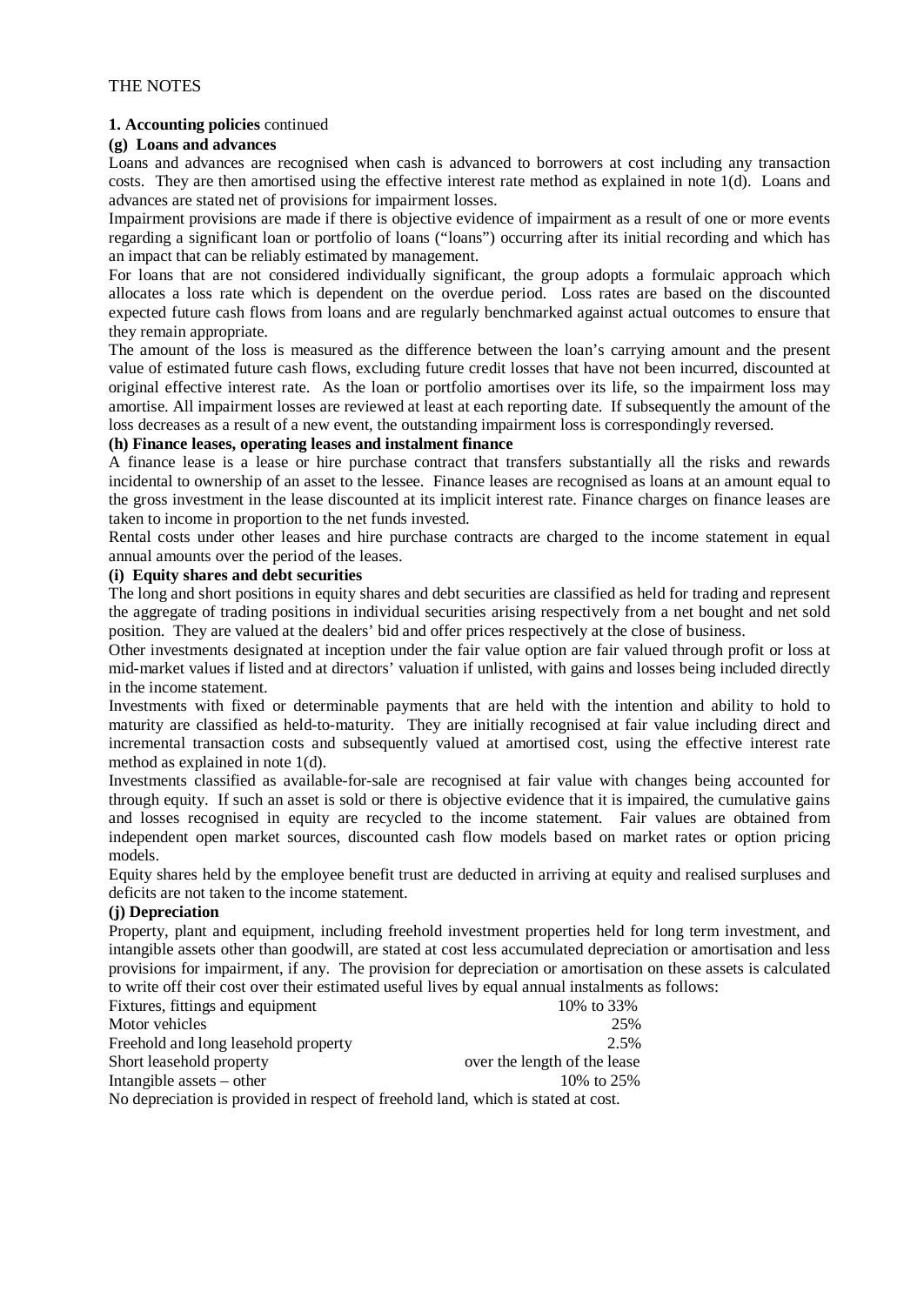#### **1. Accounting policies** continued

#### **(k) Foreign currencies**

For the company and those subsidiaries whose balance sheets are denominated in sterling, monetary assets and liabilities denominated in foreign currencies are translated into sterling at the closing rates of exchange at the balance sheet date. Foreign currency transactions are translated into sterling at the average rates of exchange over the year and exchange differences arising in these cases are taken to the income statement.

The balance sheets of subsidiaries denominated in foreign currencies are translated into sterling at the closing rates. The income statements for these subsidiaries are translated at the average rates and exchange differences arising in these cases are taken to the exchange movements reserve.

As allowed by IFRS 1, cumulative foreign exchange differences up to 31st July, 2004 have not been recognised in the exchange movements reserve.

#### **(l) Deferred taxation**

Deferred taxation is provided in full on temporary timing differences, at the rates of taxation expected to apply when these differences crystallise. Deferred taxation assets are recognised only to the extent that it is probable that sufficient taxable profits will be available against which temporary differences can be set.

#### **(m) Intangible assets - goodwill**

Goodwill arising on the acquisition of business assets before 1st August, 1998 has been written off to reserves. From that date such goodwill arising has been capitalised as an intangible asset and amortised, in equal annual instalments, unless there has been impairment, over its estimated useful life of up to 20 years. From 1st August, 2004, amortisation of goodwill has ceased, negative goodwill is credited to the income statement and the net book value of goodwill is subject to impairment review at least annually.

#### **(n) Pensions**

Contributions to defined contribution schemes are charged in the income statement when they become payable.

For the group's one defined benefits scheme, which was closed to new entrants in 1996 and involved at 31st July, 2006 only 105 active and deferred members, scheme liabilities are measured on an actuarial basis using the projected credit method and discounted at a rate that reflects the current rate of return on a high quality corporate bond of equivalent term and currency to the scheme liabilities. Actuarial gains and losses arising from experience adjustments and changes in actuarial assumptions are charged or credited to the income statement over the members' expected average remaining working lives.

#### **(o) Share-based awards**

The group has for many years operated long term incentive arrangements. These include the 2004 Long Term Incentive Plan, the 1995 Executive Share Option Scheme and the Inland Revenue approved Savings Related Share Option Scheme, together "Incentive Schemes". The group has applied IFRS 2 "Share-based Payment" to all grants of equity instruments under these Incentive Schemes after 7th November, 2002.

The expense for these Incentive Schemes is measured by reference to the fair value of the shares or share options granted on the date of grant. Such fair values are determined using option pricing models which take into account the exercise price of the option, the current share price, the risk free interest rate, the expected volatility of the company's share price over the life of the option/award and other relevant factors. Vesting conditions are not taken into account when measuring fair value, but are reflected by adjusting the number of equity instruments included in the measurement of the transaction such that the amount recognised reflects the number that actually vest. The fair value is expensed in the income statement on a straight line basis over the vesting period.

# **(p) Derivative financial instruments ("derivatives") and hedge accounting**

Derivatives are used within the group only to minimise the impact of interest and currency rate changes on financial assets and liabilities and meet the IAS 39 criteria for hedge accounting. They are carried on the balance sheet at fair value which is obtained from quoted market prices in active markets, including recent market transactions, and discounted cash flow models.

On acquisition, a derivative is designated as a hedge and the group formally documents the relationship between the derivative and the hedged item. The group also documents its assessment, both at hedge inception and on an ongoing basis, of whether the hedge derivative is highly effective in offsetting changes in fair values or cash flows of hedged items. If a hedge was deemed wholly or partially ineffective, the amount of the ineffectiveness, taking into account the timing of the expected cash flows where relevant, would be recorded in the income statement.

For fair value hedges, changes in fair value are recognised in the income statement, together with changes in the fair value of the hedged item.

For cash flow hedges, the fair value gain or loss associated with the effective proportion of the cash flow hedge is recognised initially directly in equity and recycled to the income statement in the period when the hedged item affects income.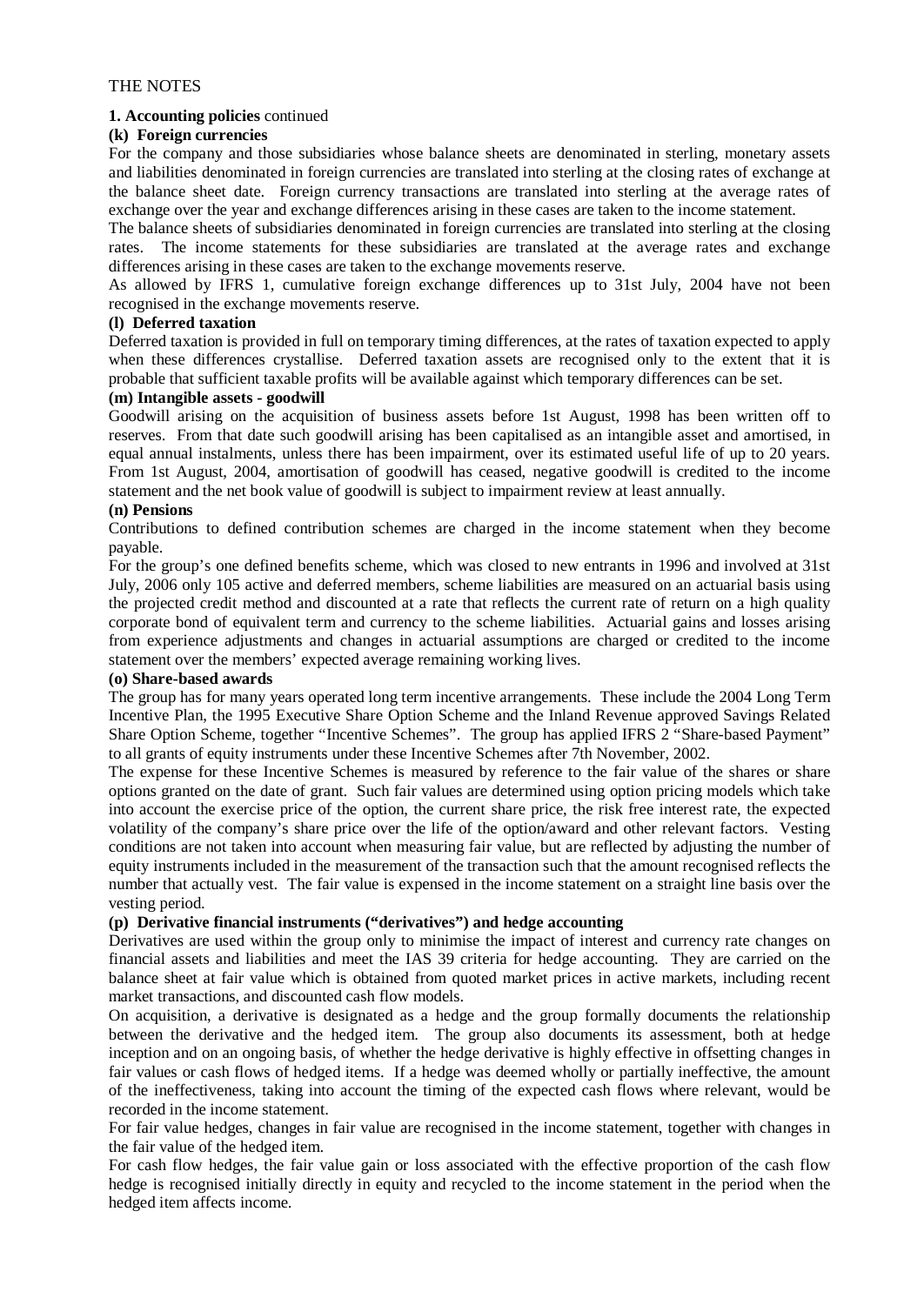# **2. Consolidated income statement reconciliation**

The table below compares the consolidated income statement for the year ended 31st July, 2005, now reported under IFRS, with that previously reported under UK Generally Accepted Accounting Practice ("UK GAAP"):

|                                                           |                  | <b>UK GAAP</b> | Adjustments   | <b>IFRS</b> |
|-----------------------------------------------------------|------------------|----------------|---------------|-------------|
|                                                           | Note 6           | £'000          | $\pounds 000$ | £'000       |
| Interest and similar income                               | (i)              | 280,827        | 2,014         | 282,841     |
| Interest expense and similar charges                      |                  | 140,320        |               | 140,320     |
| Net interest income                                       |                  | 140,507        | 2,014         | 142,521     |
| Fees and commissions income                               | (i)              | 230,019        | (1,964)       | 228,055     |
| Fees and commissions expense                              | (i)              | (35, 834)      | (562)         | (36, 396)   |
| Gains less losses arising from dealing in securities      |                  | 96,285         |               | 96,285      |
| Other operating income                                    |                  | 17,019         |               | 17,019      |
| Other income                                              |                  | 307,489        | (2,526)       | 304,963     |
| Operating income                                          |                  | 447,996        | (512)         | 447,484     |
| Administrative expenses                                   | $(i)$ and $(ii)$ | 283,763        | 2,036         | 285,799     |
| Depreciation and amortisation                             |                  | 12,145         |               | 12,145      |
| Impairment losses on loans and advances                   | (i)              | 20,349         | (305)         | 20,044      |
| Total operating costs                                     |                  | 316,257        | 1,731         | 317,988     |
| Operating profit on ordinary activities before impairment |                  |                |               |             |
| losses on goodwill and taxation                           |                  | 131,739        | (2,243)       | 129,496     |
| Impairment losses on goodwill                             | (iii)            | 23,120         | (5, 385)      | 17,735      |
| Operating profit on ordinary activities before taxation   |                  | 108,619        | 3,142         | 111,761     |
| Taxation                                                  | (iv)             | 37,865         | (713)         | 37,152      |
| Profit on ordinary activities after taxation              |                  | 70,754         | 3,855         | 74,609      |
| Profit attributable to minority interests                 | (v)              | 2,177          | 35            | 2,212       |
| Profit attributable to the shareholders of the company    |                  | 68,577         | 3,820         | 72,397      |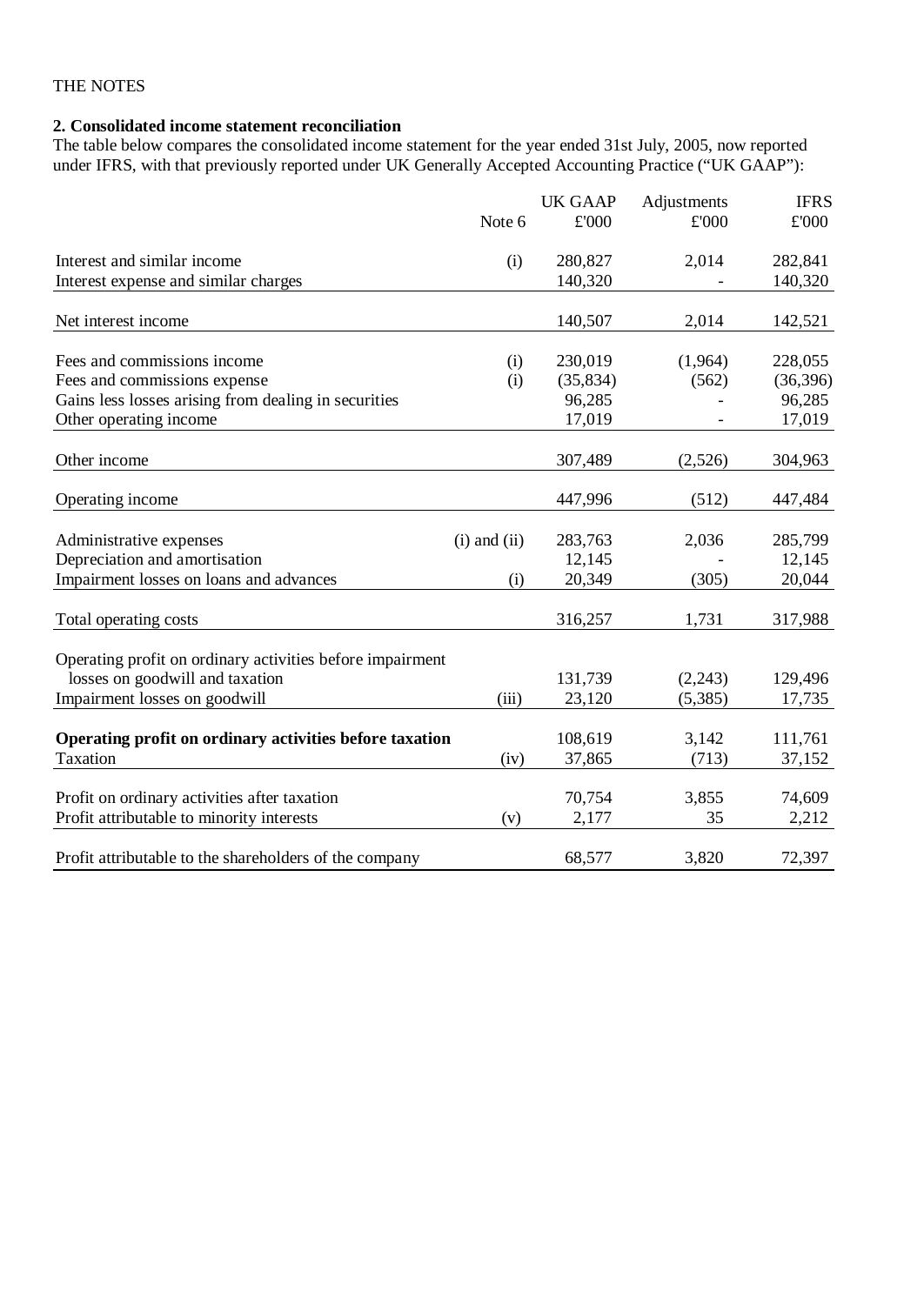# **3. Consolidated balance sheet reconciliation**

The table below compares the consolidated balance sheet, as at 31st July, 2005, now reported under IFRS, with that previously reported under UK GAAP:

|                                                     |                          | <b>UK GAAP</b> | Adjustments | <b>IFRS</b> |
|-----------------------------------------------------|--------------------------|----------------|-------------|-------------|
|                                                     | Note 6                   | £'000          | £'000       | £'000       |
| <b>Assets</b>                                       |                          |                |             |             |
| Cash and balances at central banks                  |                          | 1,244          |             | 1,244       |
| Settlement accounts                                 |                          | 604,692        |             | 604,692     |
| Loans and advances to customers                     | (i)                      | 1,953,031      | (13,828)    | 1,939,203   |
| Loans and advances to banks                         |                          | 786,330        |             | 786,330     |
| Money market securities                             |                          | 797,498        |             | 797,498     |
| Debt securities – long positions                    |                          | 61,345         |             | 61,345      |
| Equity shares $-$ long positions                    |                          | 40,377         |             | 40,377      |
| Loans to money brokers against stock advanced       |                          | 158,553        |             | 158,553     |
| Investment securities                               | (vi)                     | 26,730         | 654         | 27,384      |
| Intangible assets – goodwill                        | (iii)                    | 88,863         | 6,848       | 95,711      |
| Intangible assets – other                           | (vii)                    |                | 1,672       | 1,672       |
| Property, plant and equipment                       | (vii)                    | 39,949         | (1,672)     | 38,277      |
| Share of gross assets of joint ventures             |                          | 21,624         |             | 21,624      |
| Share of gross liabilities of joint ventures        |                          | (20, 914)      |             | (20, 914)   |
| Share of net assets of joint ventures               |                          | 710            |             | 710         |
| Other receivables                                   | $(i)$ and $(vi)$         | 108,639        | 310         | 108,949     |
| Deferred taxation assets                            | (iv)                     | 21,591         | 7,385       | 28,976      |
| Prepayments and accrued income                      | (i)                      | 49,600         | 14,798      | 64,398      |
|                                                     |                          |                |             |             |
| <b>Total assets</b>                                 |                          | 4,739,152      | 16,167      | 4,755,319   |
| <b>Liabilities</b>                                  |                          |                |             |             |
| Settlement accounts                                 |                          | 561,173        |             | 561,173     |
| Deposits by customers                               |                          | 1,818,187      |             | 1,818,187   |
| Deposits by banks                                   |                          | 108,101        |             | 108,101     |
| Debt securities - short positions                   |                          | 49,628         |             | 49,628      |
| Equity shares $-$ short positions                   |                          | 20,424         |             | 20,424      |
| Loans from money brokers against stock advanced     |                          | 142,371        |             | 142,371     |
| Non-recourse borrowings                             |                          | 200,000        |             | 200,000     |
| Loans and overdrafts from banks                     |                          | 494,363        |             | 494,363     |
| Promissory notes and other debt securities in issue |                          | 367,130        |             | 367,130     |
| Other liabilities                                   | $(i)$ , $(ix)$ and $(x)$ | 211,167        | (28, 350)   | 182,817     |
| Current taxation liabilities                        |                          | 19,297         |             | 19,297      |
| Accruals and deferred income                        | (i)                      | 126,019        | 12,425      | 138,444     |
| Subordinated loan capital                           |                          | 75,000         |             | 75,000      |
|                                                     |                          |                |             |             |
| <b>Total liabilities</b>                            |                          | 4,192,860      | (15, 925)   | 4,176,935   |
| <b>Equity</b>                                       |                          |                |             |             |
| Called up share capital                             |                          | 36,168         |             | 36,168      |
| Share premium account                               |                          | 252,210        |             | 252,210     |
| Profit and loss account                             |                          | 255,729        | 23,315      | 279,044     |
| <b>ESOP</b> trust reserve                           |                          | (3,786)        |             | (3,786)     |
| Share-based awards reserve                          | (ii)                     |                | 7,614       | 7,614       |
| Exchange movements reserve                          | (viii)                   |                | 1,264       | 1,264       |
| Minority interests                                  | (v)                      | 5,971          | (101)       | 5,870       |
| <b>Total equity</b>                                 |                          | 546,292        | 32,092      | 578,384     |
| <b>Total liabilities and equity</b>                 |                          | 4,739,152      | 16,167      | 4,755,319   |
|                                                     |                          |                |             |             |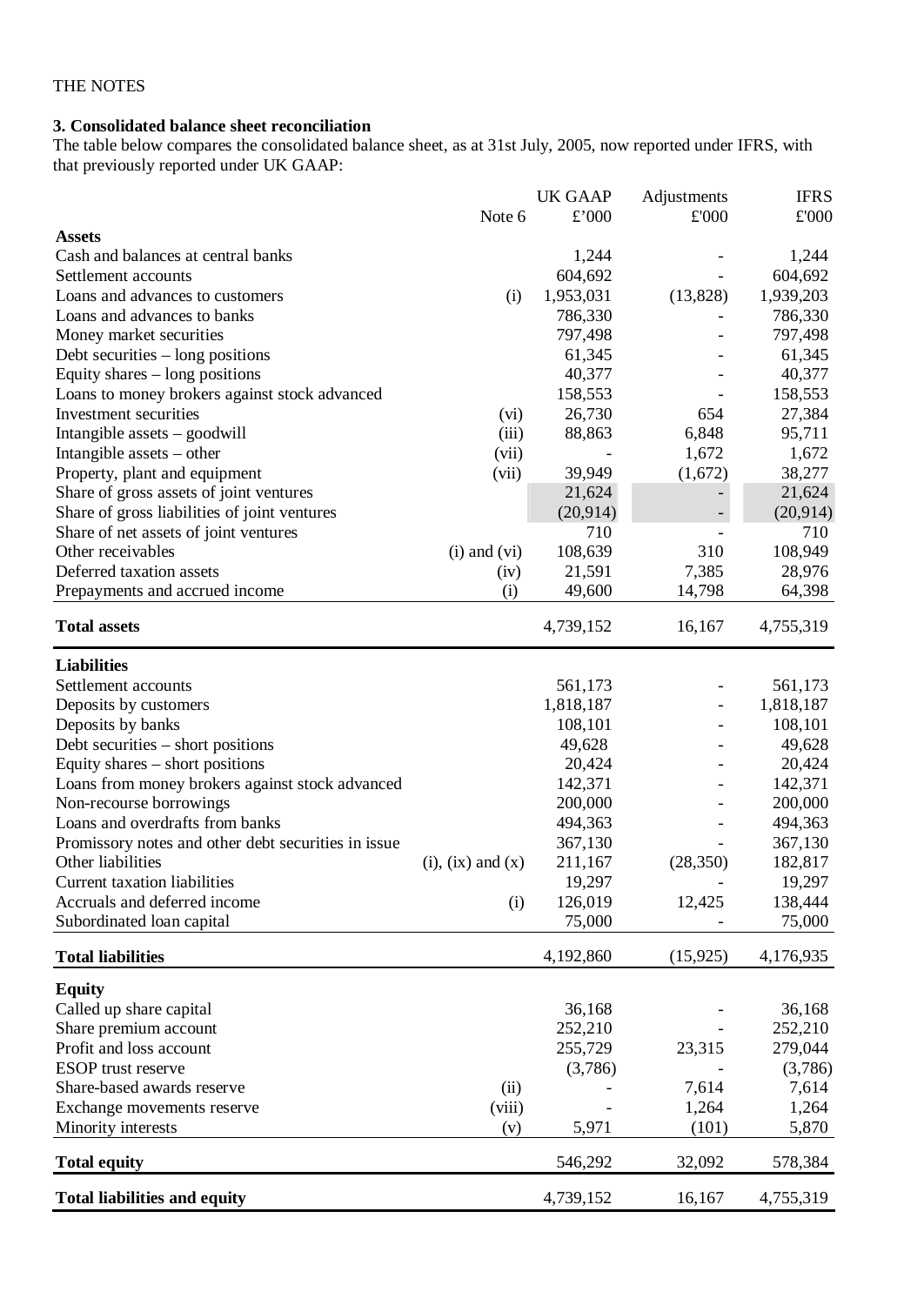# **4. Consolidated cash flow statement reconciliation**

|                                                                                                                                  | 2005       | UK GAAP Adjustments<br>2005 | <b>IFRS</b><br>2005 | <b>IFRS</b><br>2006 |                                           |
|----------------------------------------------------------------------------------------------------------------------------------|------------|-----------------------------|---------------------|---------------------|-------------------------------------------|
|                                                                                                                                  | £'000      | £'000                       | £'000               | $\pounds$ '000      |                                           |
| Reconciliation of operating profit on ordinary activities before<br>(a)<br>taxation to net cash inflow from operating activities |            |                             |                     |                     |                                           |
| Operating profit on ordinary activities before taxation<br>(Increase)/decrease in:                                               | 108,619    | 3,142                       | 111,761             | 157,314             |                                           |
| Interest receivable and prepaid expenses                                                                                         | (13, 375)  | (8,976)                     | (22, 351)           | 1,886               |                                           |
| Net settlement accounts                                                                                                          | 21,535     |                             | 21,535              | (11, 115)           |                                           |
| Net equity shares held for trading                                                                                               | 3,904      |                             | 3,904               | (7,986)             |                                           |
| Net debt securities held for trading                                                                                             | (10,038)   |                             | (10,038)            | (795)               |                                           |
| Increase in interest payable and accrued expenses                                                                                | 17,064     | 8,701                       | 25,765              | (1, 877)            |                                           |
| Depreciation, amortisation and goodwill impairment losses                                                                        | 35,265     | (5,385)                     | 29,880              | 14,083              |                                           |
| Net cash inflow from trading activities                                                                                          | 162,974    | (2,518)                     | 160,456             | 151,510             |                                           |
| (Increase)/decrease in:                                                                                                          |            |                             |                     |                     |                                           |
| Debt securities held for liquidity                                                                                               | (11, 483)  | 10,065                      | (1,418)             | (10, 890)           |                                           |
| Loans and advances to customers                                                                                                  | (195)      | (155)                       | (350)               | 77,180              |                                           |
| Loans and advances to banks not repayable on demand                                                                              | 190,802    | (186, 604)                  | 4,198               | 5,716               |                                           |
| Other assets less other liabilities                                                                                              | (22, 821)  | 2,673                       | (20, 148)           | 83,350              |                                           |
| Increase/(decrease) in:                                                                                                          |            |                             |                     |                     |                                           |
| Deposits by banks                                                                                                                | 28,913     |                             | 28,913              | 60,277              |                                           |
| Customer accounts                                                                                                                | 137,035    |                             | 137,035             | 24,887              |                                           |
| Bank loans and overdrafts                                                                                                        | (180, 834) |                             | (180, 834)          | (131, 158)          |                                           |
| Non-recourse borrowings                                                                                                          | (50,000)   |                             | (50,000)            | (50,000)            |                                           |
| Promissory notes and other debt securities in issue                                                                              | 267,130    |                             | 267,130             | (9,116)             |                                           |
| Taxation paid                                                                                                                    | (37, 821)  |                             | (37, 821)           | (48, 338)           |                                           |
| Net cash inflow from operating activities                                                                                        | 483,700    | (176, 539)                  | 307,161             | 153,418             |                                           |
| Analysis of net cash outflow in respect of the purchase<br>(b)<br>of subsidiaries                                                |            |                             |                     |                     |                                           |
| Cash consideration in respect of current year purchases                                                                          | (38,900)   |                             | (38,900)            | (6,797)             |                                           |
| Loan stock redemptions and deferred consideration                                                                                |            |                             |                     |                     |                                           |
| paid in respect of prior year purchases                                                                                          | (791)      |                             | (791)               | (4, 847)            |                                           |
| Net movement in cash balances                                                                                                    | 10,185     |                             | 10,185              | 386                 |                                           |
|                                                                                                                                  | (29, 506)  |                             | (29, 506)           | (11,258)            |                                           |
|                                                                                                                                  |            |                             |                     |                     |                                           |
| Analysis of changes in financing<br>(c)<br>Share capital (including premium) and subordinated loan capital:                      |            |                             |                     |                     |                                           |
| Opening balance                                                                                                                  | 383,433    |                             | 383,433             | 363,378             |                                           |
| Shares issued for cash                                                                                                           | 1,882      |                             | 1,882               | 8,008               |                                           |
| Repayment of subordinated loan capital                                                                                           | (21, 937)  |                             | (21, 937)           |                     |                                           |
| <b>Closing balance</b>                                                                                                           | 363,378    | $\overline{\phantom{a}}$    | 363,378             | 371,386             |                                           |
|                                                                                                                                  |            |                             |                     |                     |                                           |
|                                                                                                                                  |            |                             |                     |                     | <b>Movement</b><br>in the period<br>£'000 |
| Analysis of cash balances<br>(d)                                                                                                 |            |                             |                     |                     |                                           |
| Cash and balances at central banks                                                                                               | 1,244      |                             | 1,244               | 1,272               | 28                                        |
| Loans and advances to banks repayable on demand                                                                                  | 380,638    | 1,185,785                   | 1,566,423           | 1,644,880           | 78,457                                    |
|                                                                                                                                  | 381,882    | 1,185,785                   | 1,567,667           | 1,646,152           | 78,485                                    |

Except for the above adjustments the comparative consolidated cash flow statement is otherwise unchanged.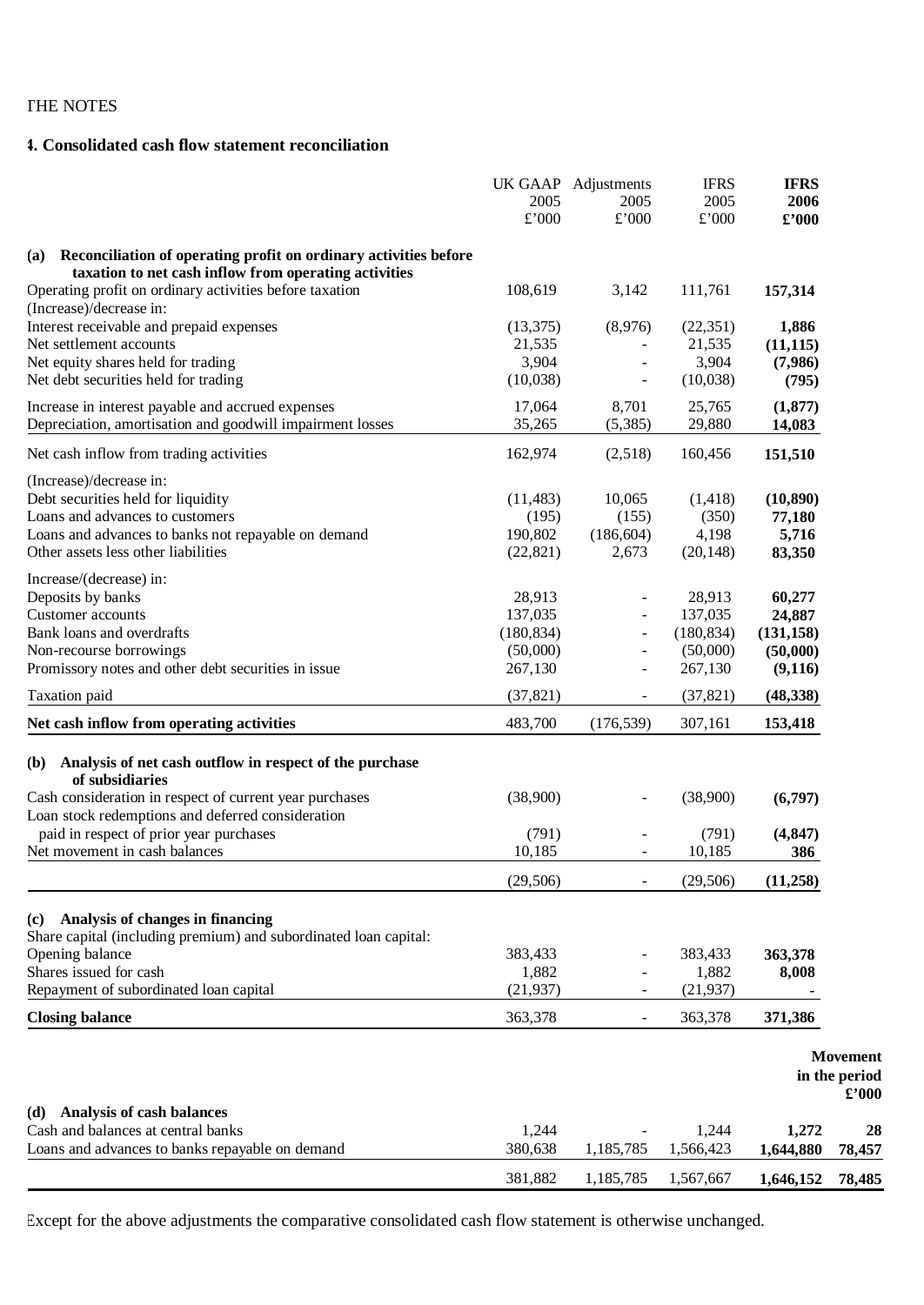# **5. Consolidated equity reconciliation**

|                                                                   | Note 6 | 31st July,<br>2005<br>£'000 | 1 August,<br>2004<br>£'000 |
|-------------------------------------------------------------------|--------|-----------------------------|----------------------------|
| Profit and loss account reserve previously reported under UK GAAP |        | 255,729                     | 226,730                    |
| Income recognition adjustments                                    | (i)    | (14, 913)                   | (14,310)                   |
| Expense recognition adjustments                                   | (i)    | 1,200                       | 900                        |
| Recognition of share-based awards                                 | (ii)   | (2,736)                     | (796)                      |
| Goodwill adjustments                                              | (iii)  | 6,836                       | 1,451                      |
| Taxation effect of above items                                    | (iv)   | 8,573                       | 7,658                      |
| Minority interest effect of above items                           | (v)    | 101                         | 136                        |
| Moving exchange adjustments to exchange movements reserve         | (viii) | (1,264)                     |                            |
| Recognition of pension deficit                                    | (ix)   | (1,783)                     | (4,736)                    |
| Dividend recognition adjustments                                  | (x)    | 27,301                      | 25,604                     |
|                                                                   |        | 23,315                      | 15,907                     |
| Profit and loss account reserve reported under IFRS               |        | 279,044                     | 242,637                    |
| Total equity at 31st July, 2004 previously reported under UK GAAP |        |                             | 509,264                    |
| Above profit and loss account reserve adjustments                 |        |                             | 15,907                     |
| Recognising share-based awards reserve                            |        |                             | 4,285                      |
| Including minority interests in equity                            |        |                             | 4,538                      |
| Total equity at 1st August, 2004 under IFRS                       |        |                             | 533,994                    |

# **6. Comparison of the 2005 consolidated income statement, balance sheet and cash flow statement as now reported under IFRS with those previously reported under UK GAAP**

(i) The effective interest rate method has now been applied. Accordingly certain interest, fees and commissions are now spread, also impacting impairment losses.

(ii) Share-based awards are now accrued in the balance sheet and expensed in the income statement. (iii) Goodwill is now subject to impairment testing, rather than to annual amortisation, and negative goodwill is no longer capitalised.

(iv) Many of the adjustments referred to in this note have related tax effects, nearly all of which are deferred.

(v) Minority interests are recognised as equity rather than as a liability and some of the adjustments to the profit and loss account and opening reserves referred to in this note have related minority interest effects. (vi) Some investments previously classified as "other receivables" have been reclassified as "investment securities" and valued at fair value rather than cost.

(vii) Certain assets previously classified as "tangible assets" are now classified as "intangible assets – other".

(viii) Exchange adjustments are recognised through the exchange movements reserve rather than the profit and loss account.

(ix) The defined benefit pension scheme deficit is now recognised in equity.

(x) Dividends are now recognised in the period in which they are declared rather than in the period in which earnings are generated to cover the dividend.